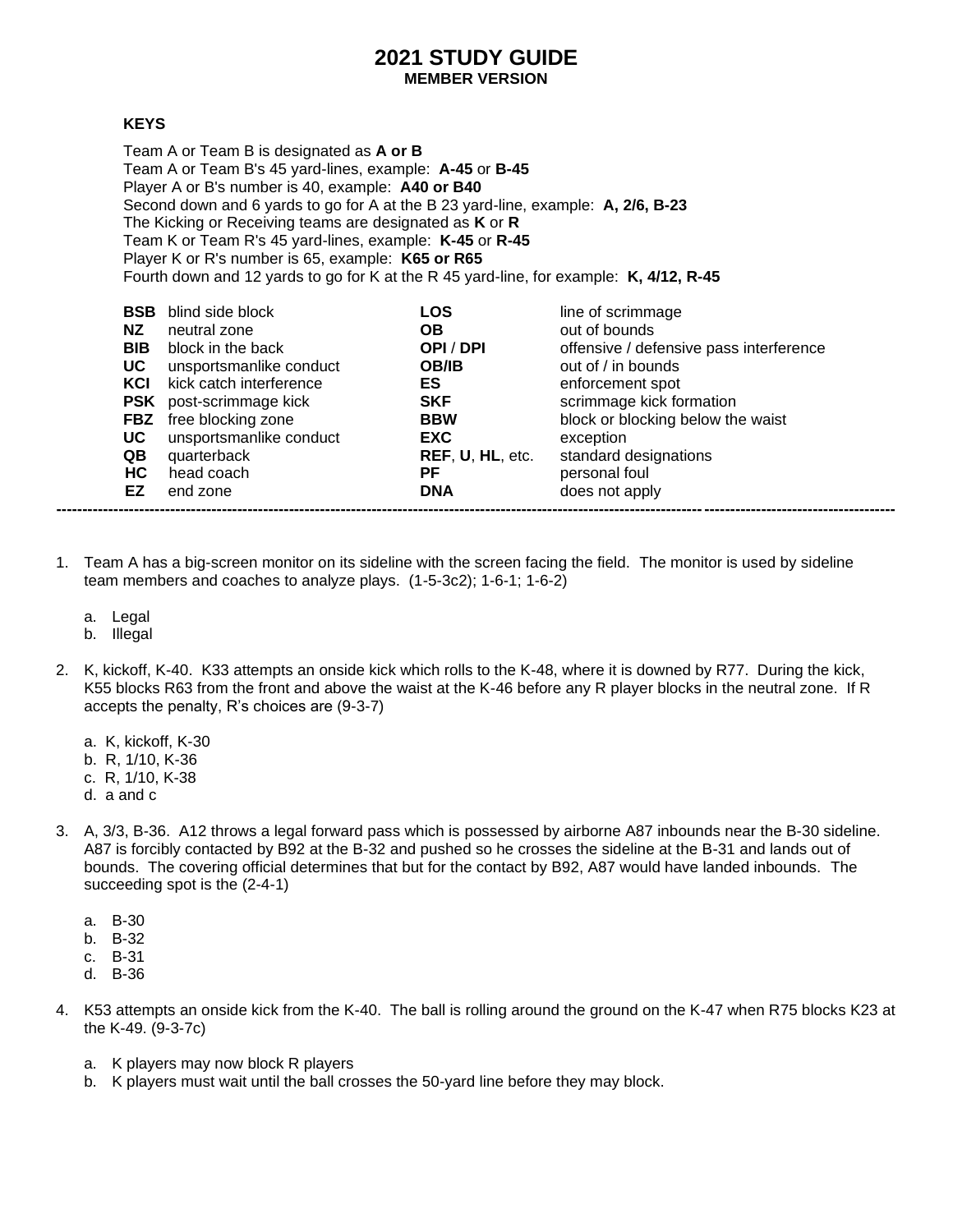- 5. A game is being played in a pouring rainstorm, and the officials determine the field is unplayable and is hazardous to the players. The crew wants to suspend the game, and the visiting coach agrees, but the home coach does not agree. The game must continue. (3-1-5; 3.1.5A; 3.1.5C)
	- a. True
	- b. False
- 6. A, 2/10, B-37. A12's legal forward pass is intercepted by B45 at the B-3, and his momentum takes him into his EZ. The BJ then blows an inadvertent whistle. (4-2-3c; 8-5-2a Exc)
	- a. Safety for A
	- b. Touchback
	- c. Momentum applies; B will likely choose B, 1/10, B-3
- 7. A, 3/17, A-10. To avoid an official, B57 goes out of bounds at the A-15. B57 returns in bounds at the A-20 and tackles the runner at the A-23. (9-6-2, Penalty; 9.6.1A)
	- a. Legal play
	- b. Illegal participation; 15 yds; ES A-15
	- c. Illegal participation; 15 yds; ES A-20
	- d. Illegal participation; 15 yds; ES A-23
- 8. An outside the 9-yard marks conference must occur between the 25-yard lines in an 11-man game. (2-6-2a)
	- a. True
	- b. False
- 9. Offensive lineman A66 contacts defensive player B53 at the line of scrimmage and, with continuous contact, A66 drives B53 back 5 yards beyond the line of scrimmage at the left hash, when QB A11 throws a legal forward pass to eligible receiver A32 beyond the line of scrimmage near the right sideline. (7-5-12; 7-5-10; 7-5-11b, 7-5-11c)
	- a. Legal play
	- b. Offensive pass interference
	- c. Ineligible player downfield
	- d. Both b and c
- 10. K, 4/5, K-5. During K's legal scrimmage kick, K69 holds R14 at the K-10. The kick is caught by R22 at the K-40 and returned to the K-35, where R22 fumbles. R45 recovers at the K-30. R may have the penalty enforced from the K-30. (10-4-2 Exc, 10-5-1j)
	- a. True
	- b. False
	- a. The ball was dead after K16 recovered it. R, 1/10, R-35.
	- b. The ball was dead when the BJ signaled. K can take the result of the play or replay the down.
	- c. K touchdown
- 12. If worn, play cards may be worn on the wrist, arm or attached to the belt. (1-5-3c8)
	- a. True
	- b. False
- 13. A, 2/goal, B-5. A3 sweeps right end. At the B-2, A3 dives and crosses the goal line airborne. He continues to hold the ball as the ball crosses the goal line extended, and he lands OB. (2-26-3; 4-3-3; 2019 S & I, p 132)
	- a. Touchdown
	- b. A, 3/goal, where the ball broke the sideline plane prior to crossing the goal line extended.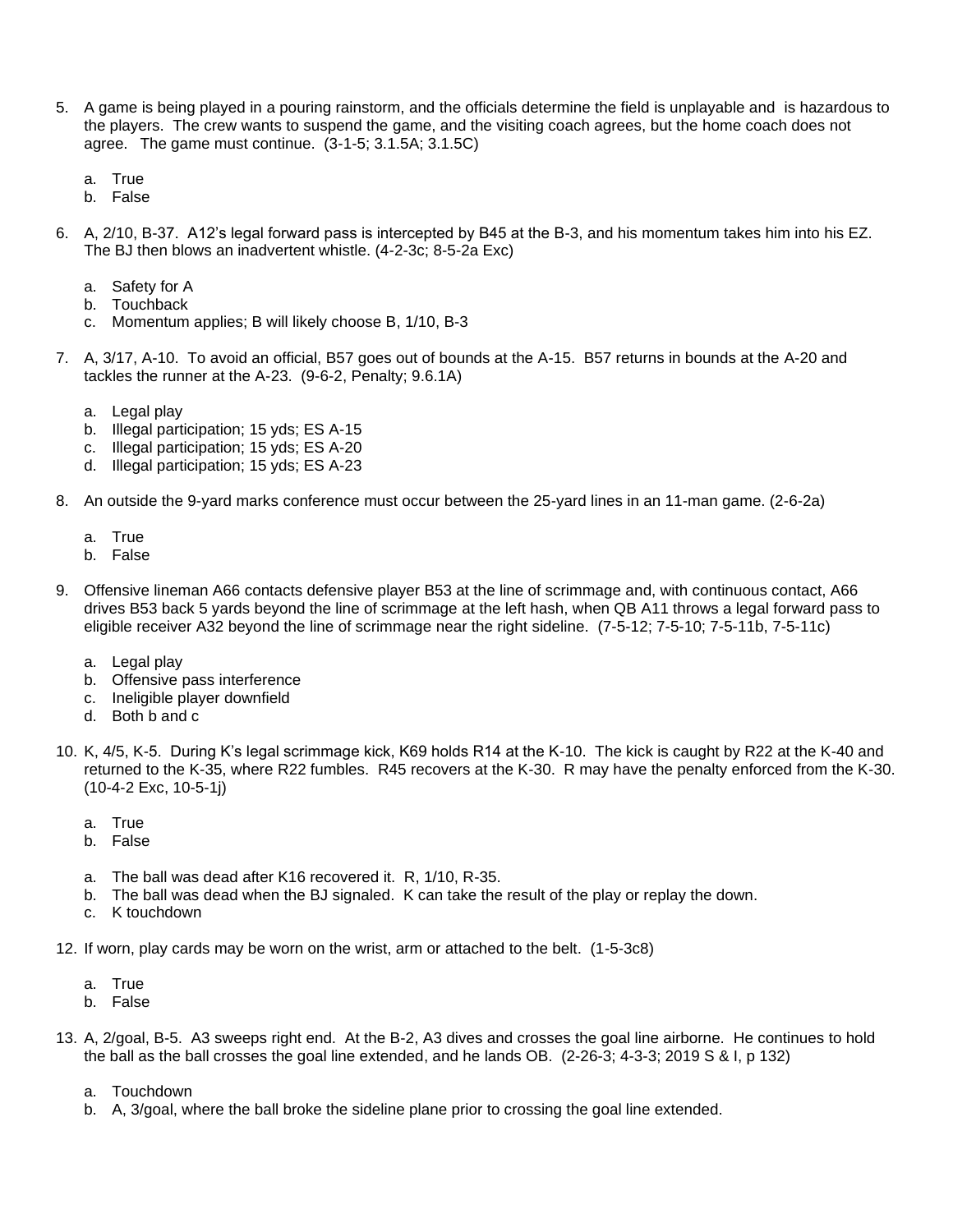- 14. A, 3/9, A-8. At the A-6, QB A3 pitches the ball backwards to A18 at the A-2. At the A-4, B89 bats the pass into the end zone, where A18 recovers it. (8-5-1a; 8-5-2b; 9-7-2)
	- a. Touchback
	- b. Safety
	- c. A, 1/10, A-18
	- d. A, 3/3, A-14
	- e. A, 3/2, A-15
- 15. A, 2/13, A-20. Running down the sideline during a pass play, the line judge unintentionally collides with a Team A assistant coach in the restricted area. (9-4-8 Pen)
	- a. Team A is penalized 15 yards from the subsequent spot for illegal personal contact
	- b. For a second such offense by any nonplayer, the penalty is 15 yards from the succeeding spot
	- c. For a second such offense by any nonplayer, the head coach is ejected
	- d. All the above
	- e. a and b only
- 16. K, 4/3, K-30. K's legal scrimmage kick is touched by R62 at the K-35 and rebounds into K's backfield. K47 recovers the kick at the K-27 and advances to the K-32. (6-2-3; 5-1-3f)
	- a. R, 1/10, K-32
	- b. R, 1/10, K-27
	- c. R, 1/10, K-35; first touching
	- d. K, 1/10, K-32
- 17. A, 3/20, B-40. B99 rushes QB A11 and strikes him in the face just after A11 has released a pass to A81, who catches the ball at the B-30. A81 fumbles the ball at the B-24, and it is recovered by A84 at the B-33. (9-4-4; 9-4 Pen)
	- a. A, 3/5, B-25
	- b. A, 1/10, B-25
	- c. A, 1/10, B-12
	- d. A, 1/10, B-18
- 18. At the coin toss three minutes prior to the start of the game, four Team A members in game uniform and one Team A member on crutches in jeans and a team jersey and on crutches are present at the coin toss. Other Team A members in game uniform are between the 9-yard marks and the sideline. (3-2-2)
	- a. Legal
	- b. Illegal
- 19. K, 4/6, K-17. During a legal scrimmage kick, R56 runs into kicker K18 at the K-6. The kick is caught by R32 at the K-40 and run back to the R-25. K accepts the penalty. (10-4-3; 2-16-2h; 10-4-2 Exc; 10-4-2b)
	- a. K, 4/1, K-22
	- b. K, 4/12, K-11
	- c. R, 1/10, R-45
	- d. R, 1/10, R-30
- 20. A, 2/11, B-35. A83 and B19 are side-by-side at the B-30 when B19 grabs A83. A83 is able to pull away from B19 and runs to the B-35, when QB A9 throws a legal forward pass toward A83. The pass is incomplete. (9-2-3d; 9.2.3A)
	- a. DPI. A, 1/10, B-20
	- b. Holding. A, 2/1, B-25
	- c. Holding on an eligible receiver during a legal forward pass play in which the pass crosses the neutral zone. A, 1/10, B-25
	- d. No foul. A, 3/11, B-35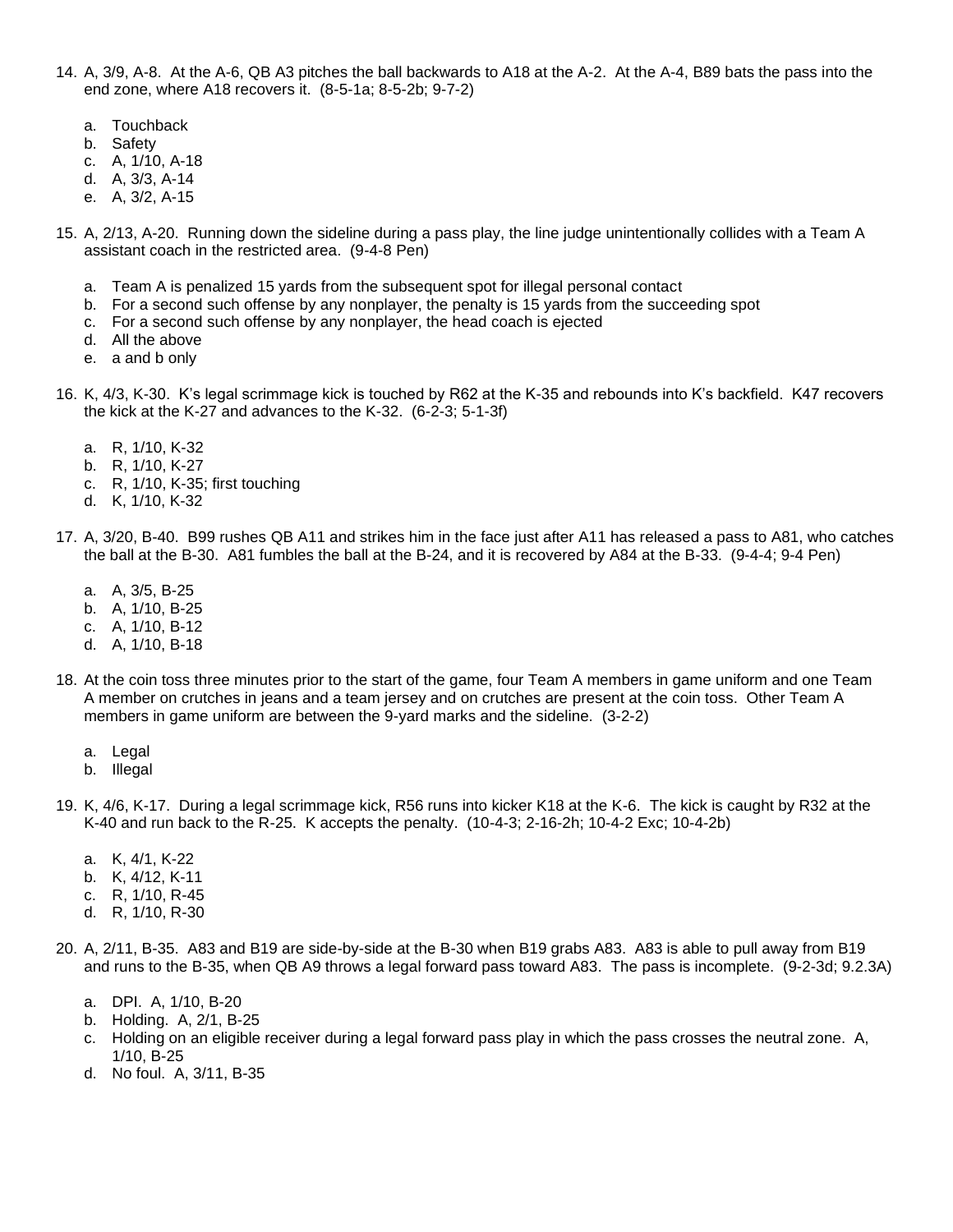- 21. K, 4/5, K-5. K commits an illegal shift. K's punt is caught at the K-40 by R14 and run back. During the runback, R59 commits an illegal BSB at the K-35. R14 fumbles at the K-33, and K45 recovers the fumble at the K-30. (10-2-1b)
	- a. Double foul, replay the down
	- b. K can retain possession if K declines enforcement of R59's foul. ES for K's foul is the K-5
	- c. K can retain possession if K declines enforcement of R59's foul. ES for K's foul is the K-40
- 22. K, 4/5, K-10. K16's punt is caught at the K-40 by R99 and run back to the K-30. K had 5 players in the backfield at the snap. During the kick, R36 blocks K33 in the back at the K-35. (10-2-1c; 10-2-3)
	- a. If R accepts enforcement of K's foul, it is a double foul; replay the down
	- b. R can retain possession if R declines enforcement of K's foul. ES for R's foul is the K-40
	- c. a or b
	- d. None of the above
- 23. When an airborne player possesses the ball and returns to the ground inbounds, forward progress is the farthest point of advancement after he possesses the ball if contacted by a defender. (2-15-2)
	- a. True
	- b. False
- 24. A, 2/7, A-41. Team A is the home team. The down marker erroneously shows third down during the down. A23 runs to the A-45, where he is downed. The down marker shows fourth down. After the ball is then snapped, A11 is tackled behind the line of scrimmage, and the ball goes over to the visiting team on downs. Prior to the visiting team snapping the ball on its first down, the home team head coach points out the down error to the referee. It is too late to correct the down, and the visiting team has possession. (5-1-1b; 5.1.1B)
	- a. True
	- b. False
- 25. R36 muffs K12's punt beyond the NZ. While the ball is loose, in an attempt to recover the ball, R78 uses his hands to block R63 in the back above the waist. (9-3-5b)
	- a. Legal play
	- b. Illegal block in the back
- 26. A, 1/goal, B-5. Eligible receiver A83 is running a pass route in the end zone. After A83 has gone past B90, B90 pushes A83 to the ground. As A83 goes to the ground, A12 throws a legal forward pass from the B-14 into the area A83 was running to. Then, at the LOS, B55 tips the pass, and it falls incomplete in the end zone. (7-5-9c; 9-2-3d)
	- a. Defensive pass interference by B90
	- b. No DPI, as the ball was tipped by B55, ending pass interference restrictions on B players
	- c. Illegal use of hands by B90
- 27. A, 3/9, A-8. In a shotgun formation, QB A3 muffs the snap at the A-2. The ball is rolling on the ground at the A-1 when B89 touches the ball in an attempt to recover it. The ball rolls into the end zone, where A18 recovers it. The covering official rules the ball would not have gone into the end zone without B89's touch. (2-2; 2-13-1; 8-5-1a; 8-5-2b; 9-7-2)
	- a. Touchback
	- b. Safety
	- c. A, 1/10, A-18
	- d. A, 3/7, A-10
	- e. A, 3/6, A-11
- 28. K, 4/3, K-30. K's legal scrimmage kick is touched by R62 at the K-35 and rebounds into K's backfield. K47 recovers the kick at the K-27 and advances to the K-32. (6-2-3; 5-1-3f)
	- a. R, 1/10, K-32
	- b. R, 1/10, K-27
	- c. R, 1/10, K-35; first touching
	- d. K, 1/10, K-32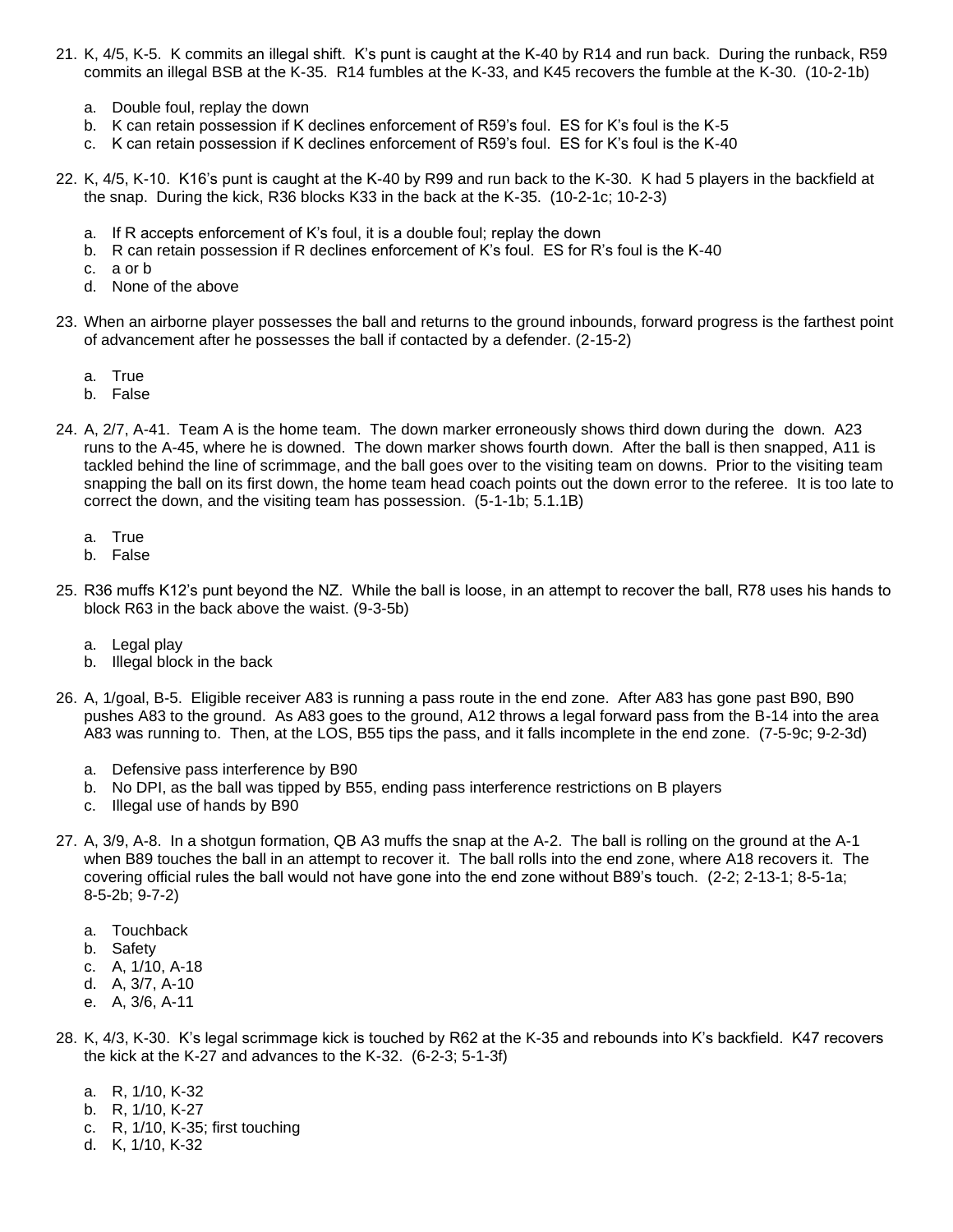- 29. A, 3/goal, B-7. Airborne receiver A89 possesses a legal forward pass beyond the plane of B's goal line. B12 contacts A89, causing A89 to land on his knee in possession of the ball at the B-3. (2-15-2; 2.15.2)
	- a. A, 4/goal, B-3
	- b. Touchdown
- 30. A, 3/15, B-40. Right after A15's run to the B-30, B86 swears at A15. The referee determines the appropriate enforcement of penalties and gives a preliminary signal. The Team A head coach then comes on the field to the 9 yard marks and berates the referee for not ejecting B86. The Team A head coach is charged with a UC foul. (10-2-5; 10.2.5F)
	- a. The dead ball fouls offset. A, 4/5, B-30
	- b. The fouls are administered in the order in which they occurred
- 31. A, 1/10, B-15. With 33 seconds in the game and the score A 17, B 21, Fullback A17 is at the B-22 directly behind the center, A17 receives the snap and immediately spikes the ball. The result is (7-5-2 Exc)
	- a. A, 1/22, B-27
	- b. A, 2/22, B-27
	- c. A, 2/10, B-15
- 32. QB A4 has one foot in the air beyond the plane of the NZ when he releases the ball on a forward pass. (7-5-1; 7-5-2b; 7.5.1)
	- a. Legal
	- b. Illegal
- 33. K, 4/5, K-5. During K's legal scrimmage kick, K69 holds R14 at the K-30. The kick is caught by R22 at the K-40 and returned for a touchdown. Team R may have the penalty enforced on the try or the kickoff. (6-2; 8-2-3; 10-4-2 Exc, 10-5-1j)
	- a. True
	- b. False
- 34. A, 2/5, B-36, left hash. A3 throws a legal forward pass to A84 at the B-25; A84 runs to the B-16 at the left hash, where he is tackled. During the run, A92 holds B13 at the B-15 right hash. Team B accepts the penalty. (10.1.1A)
	- a. A, 1/10, B-26, right hash
	- b. A, 2/15, B-46, left hash
	- c. A, 2/15, B-46, right hash
	- d. A, 1/10, B-26, left hash
- 35. A, 3/goal, B-9. Score A 20, B 27. With 9 seconds remaining in regulation, team A scores a touchdown as time expires. During the down, B63 swears at the umpire. (8-2-2; 8-2-3; 8-2-4; 8.2.2C)
	- a. The penalty may be enforced on the first play of overtime, if overtime is to be played
	- b. The penalty must be enforced on the try
- 36. The ball is dead, and the down has ended: (4-2-2; 2-29)
	- a. If a runner or the ball in player possession touches anything, other than another player or game official that is on or outside a sideline or end line
	- b. If a loose ball touches anything, including a player or game official that is out of bounds
	- c. If a place-kick holder muffs the snap or fumbles and recovers after his knees have been off the ground, and he then touches the ground with other than hand or foot while in possession of the ball
	- d. All the above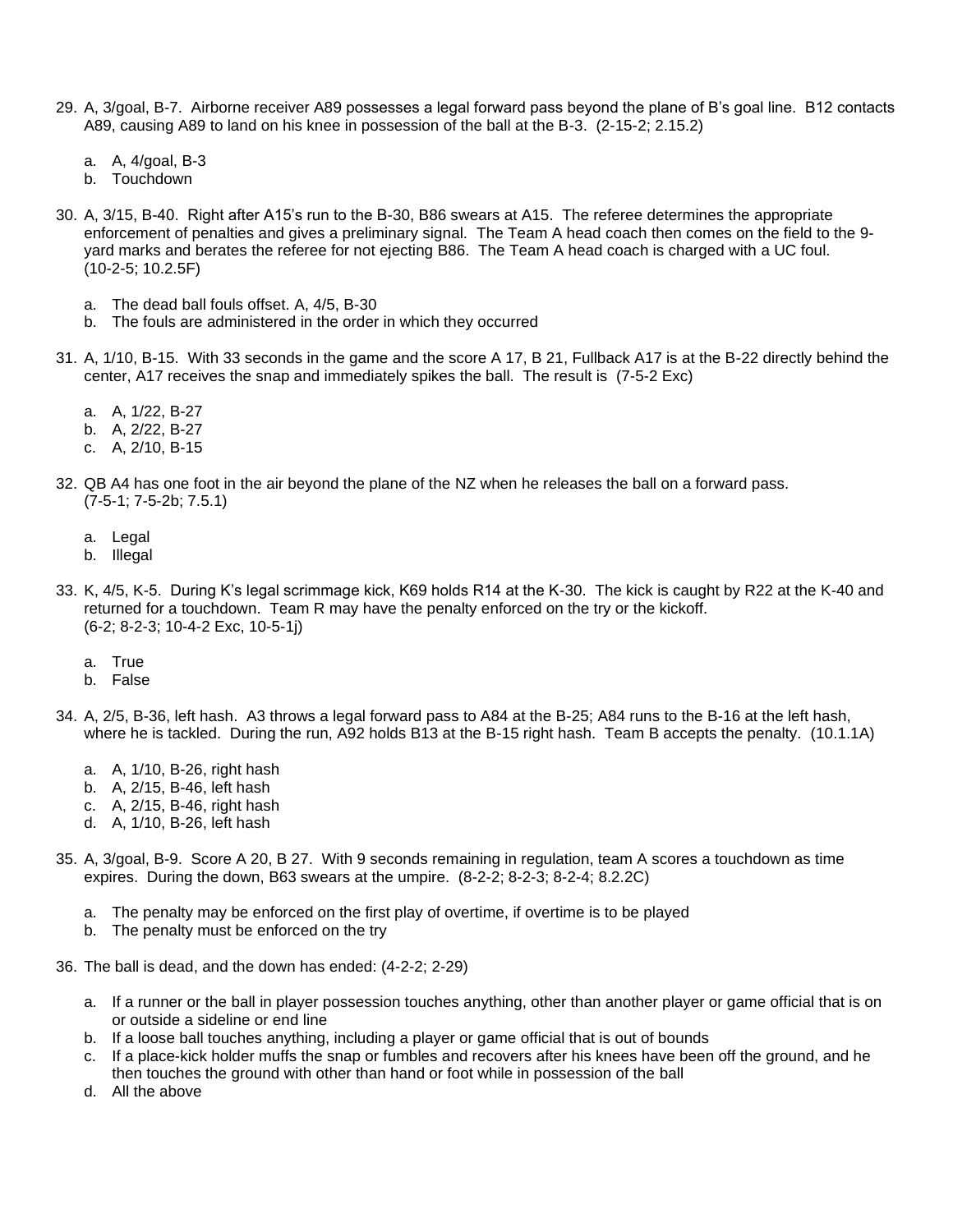37. K, 4/17, B-45. After the kick, R15 bumps kicker K15, which causes the kicker to fall backwards. (9-4-5; 9.4.5F)

- a. No foul
- b. Running into the kicker. K, 4/12, B-40
- c. Roughing the kicker. K, 4/2, B-30
- d. Roughing the kicker. K, 1/10, B-30
- 38. K, 4/10, K-5. K had 5 players in the backfield at the snap. K's punt is caught at the K-50 by R83 and run back to the K-20. During the runback, R77 illegally holds K62 at the K-30. (10-2-1c; 10-2-2)
	- a. If R accepts the penalty for K's foul, it's a double foul; replay the down
	- b. R can retain possession if R declines the penalty for K's foul. ES for R's penalty is the K-50
	- c. R can retain possession if R declines the penalty for K's foul. ES for R's penalty is the K-30
	- d. a and b
	- e. a and c
- 39. K, 4/3, K-30. K12's low legal scrimmage kick strikes K75 in the back at the LOS and rebounds into K's backfield. K12 recovers the kick at the K-27 and advances to the K-35. (6-2-3; 6-2-5)
	- a. K, 1/10, K-27
	- b. R, 1/10, K-27
	- c. K, 1/10, K-35
- 40. The halftime intermission may be shortened by mutual agreement of opposing coaches if a weather delay occurs during the last three minutes of the second period. (Table 3-1, Notes 2 (new))
	- a. True
	- b. False
- 41. The play clock shall be set at 40 seconds when an officials' timeout is taken for an injury to an offensive player or an offensive player has an equipment issue. (3-6-1a (1) e, Exc 2 and 3)
	- a. True
	- b. False
- 42. A, 3/3, A-14. From the A-7, A12 throws a legal forward pass which is caught by A89 at the A-16 and is immediately tackled. As A12 was throwing the ball, B47 grabs and immediately releases A12's facemask. (9-4-4; 9-4-3; 2-32-11)
	- a. Five-yard facemask; A, 1/10, A-21
	- b. Five-yard facemask; A, 1/10, A-19
	- c. Roughing the passer; A, 1/10, A-31
	- d. Roughing the passer; A, 1/10, A-29
- 43. A, 3/15, B-40. Right after A15's run to the B-30, B86 swears at A15. The Team A head coach immediately comes on the field to the 9-yard marks and berates B86. The Team A head coach is charged with a UC foul. (10-2-5; 10.2.5A)
	- a. The dead ball fouls offset. A, 4/5, B-30
	- b. The fouls are administered in the order in which they occurred. A, 1/10, B-30
- 44. QB A3 takes the snap and drops back to pass. Under a heavy rush, he scrambles toward the LOS. His passing arm and one of his feet are beyond the NZ when he throws a forward pass to A7. (7-5-1; 7-5-2b Pen; 7.5.1)
	- a. Legal. The passer's entire body must be beyond the NZ for it to be a foul
	- b. Foul. If only A3's arm had been beyond the NZ, there would be no foul
	- c. Foul. If any part of the passer's body is beyond the NZ, it is a foul
- 45. Runner A7 jumps feet-first over an opponent who is standing up on one foot. (2-22; 9-4-3d)
	- a. Legal play
	- b. Foul by A7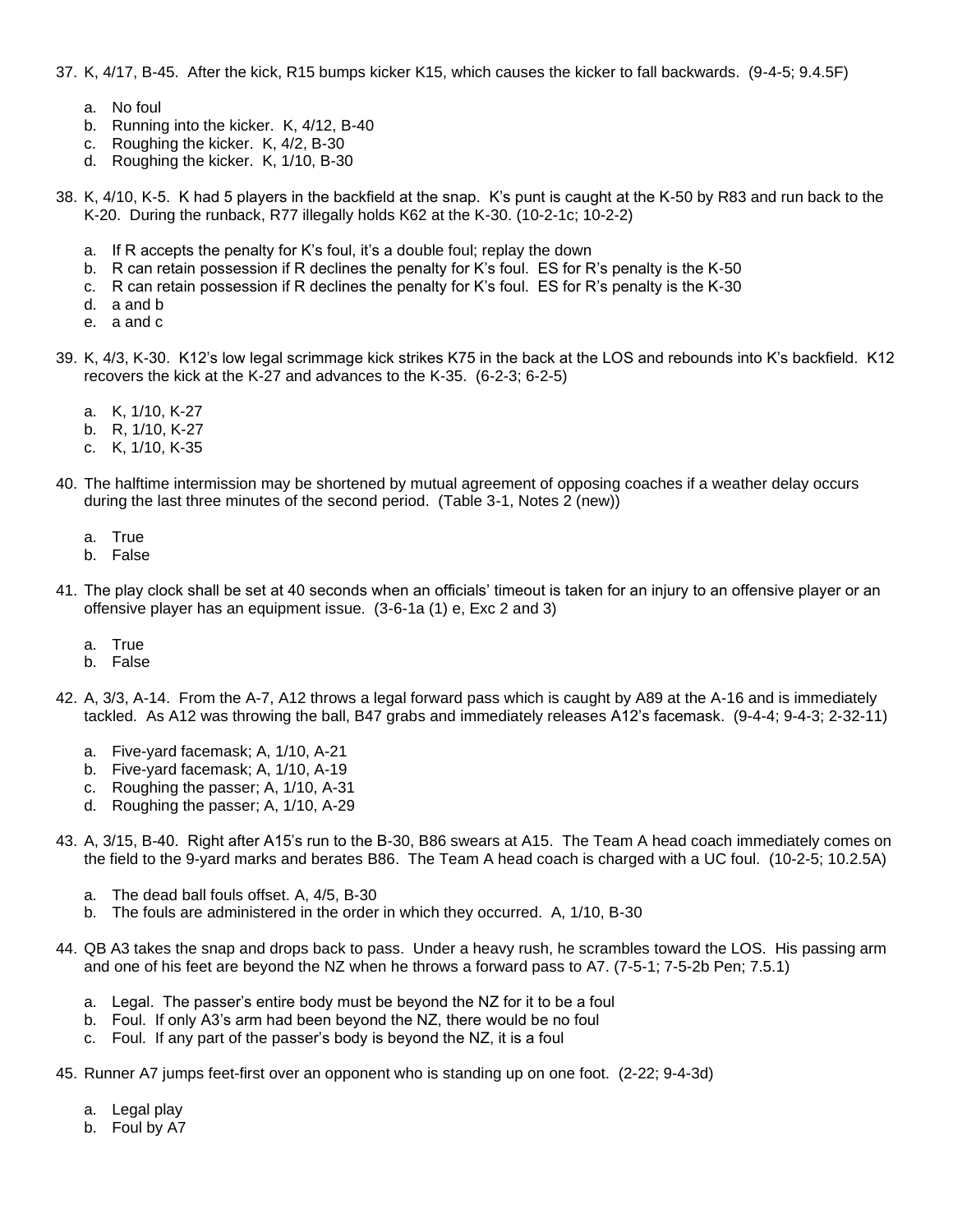- 46. Fourth down. Punter K91 is 10 yards behind the LOS, in position to receive the long snap. On the LOS are three K players numbered 50-79 and four K players numbered 80-99. Legal formation. (7-2-5b, Exception 1; 2-14-2b; 7-5-6)
	- a. True
	- b. False
- 47. During a scrimmage down, B89 is drifting downfield ahead of eligible receiver A93. Just as a legal forward pass is being thrown, B89 stumbles and falls. A93, looking back toward the ball, trips over B89's prone body. (7-5-11a)
	- a. OPI
	- b. DPI
	- c. Incidental contact; no foul
- 48. A, 4/15, A-10. The score is A 27, B 26, with 24 seconds remaining in the fourth quarter; the clock is running. The back judge raises his hand and offensive lineman A67 false-starts with 20 seconds remaining. After the penalty is imposed, the referee marks the ball ready for play and starts the clock. Time in the fourth quarter runs out before the offense puts the ball in play. (3-4-7)
	- a. The game is over
	- b. The R should have asked the B coach if he wanted the game clock to start on the snap. If the B coach chooses to start the game clock on the snap, it is A, 4/20, A-5, 20 seconds remaining; the game clock starts on the snap
- 49. Kickoff. The kicked ball is rolling on the ground and going to die inbounds. An R player, who had inadvertently stepped out of bounds and remained there, reaches in and possesses the ball. (6-1-9; 6-1-9 Pen; 6.1.9C)
	- a. R can request a re-kick after enforcement of a 5-yard penalty from the previous spot
	- b. R can accept a 5-yard penalty from the succeeding spot
	- c. R can put the ball in play at the inbounds spot 25 yards beyond the previous spot
	- d. R can decline the penalty and put the ball in play at the inbounds spot
	- e. All the above
	- f. None of the above
- 50. B12 enters the field to substitute for B15. B15 attempts to leave the field but hasn't gotten across his sideline when A snaps the ball, and the LJ throws a flag. The play results in a TD for A. After the LJ reports the foul to the R, the R immediately signals the penalty is declined and then signals a TD. (8-2-2)
	- a. Correct
	- b. Incorrect
- 51. Following a legal kick when either team is awarded a new series, the play clock is set to 25 seconds. (3-6-1a (1) f)
	- a. True
	- b. False
- 52. K, 4/17, B-45. Clearly after the kick is away, R15 forcibly charges into kicker K15, causing the kicker to be knocked down. (9-4-5; 9.4.5F)
	- a. No foul
	- b. Running into the kicker. K, 4/12, B-40
	- c. Roughing the kicker. K, 4/2, B-30
	- d. Roughing the kicker. K, 1/10, B-30
- 53. A, 4/35, A-12. Team A is properly lined up for a punt. A56's bad snap goes into A's end zone, where A14 bats the ball backward over the end line. Time for the first quarter expires during the play. Safety by result and by penalty. (3-3-4b5; 8-5-1a; 8-5-2b; 8-5-2c; 9-7-2; 10.5.4; 10.5.3C; 10.5.4B)
	- a. The safety causes the quarter to be extended, and A will kick off from its old A-20
	- b. The safety does not cause the quarter to be extended. The teams switch sides; A will kick off from its new A-20
	- c. If B accepts A's penalty for the batting foul, the penalty against A is imposed on the free kick.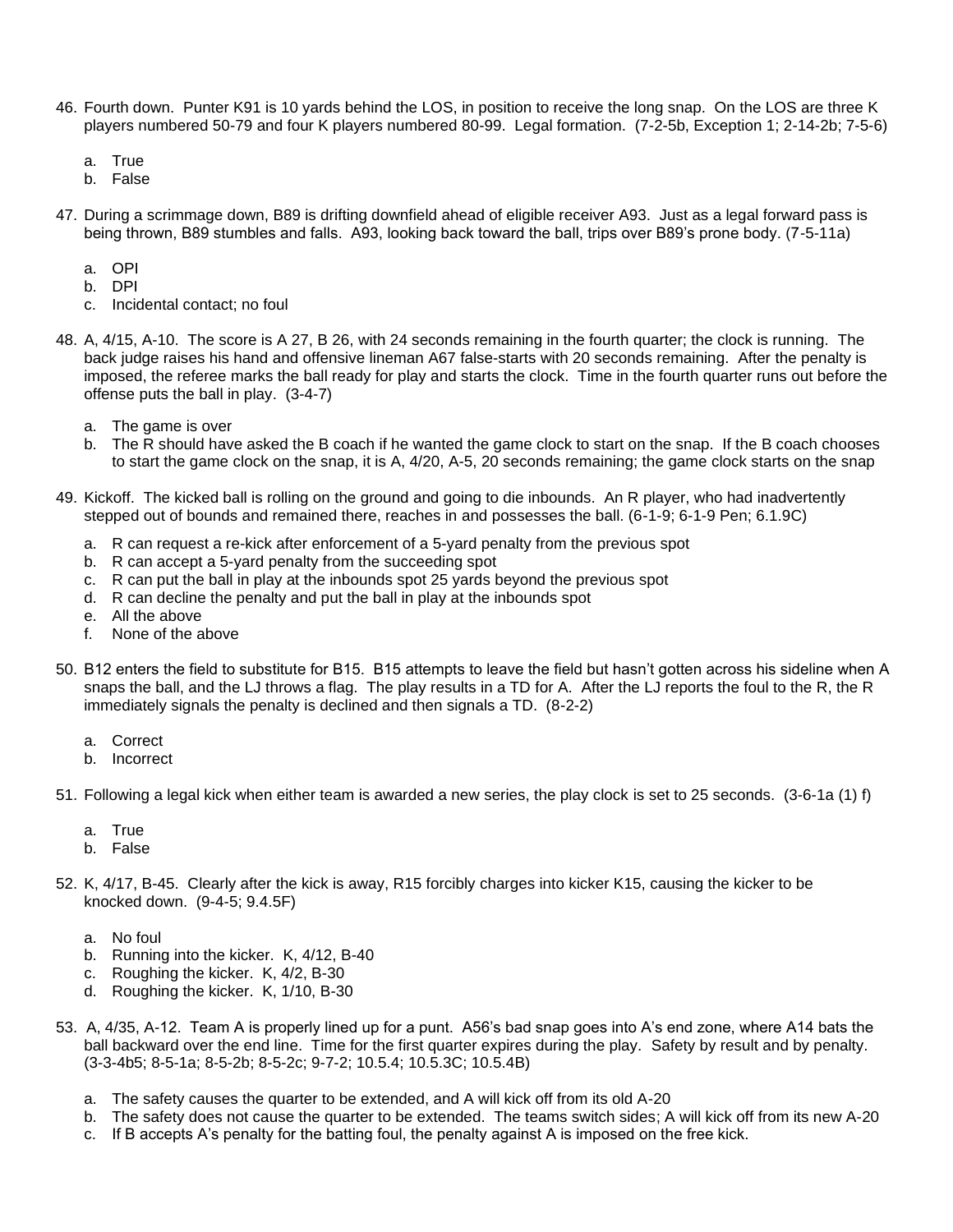- 54. A legal scrimmage kick is muffed by R12, and the ball rolls away. As R12 is attempting to recover the kick, K9 pushes R12 on his upper back in an attempt by K9 to recover the kick. (2-3-4a; 9-2-1; 9-4; 9-2-3b; 9-3-5b)
	- a. BIB foul by K-9
	- b. Legal play
- 55. A, 4/2, B-40. A3 runs to the B-30. As he is being tackled, he hands the ball forward and underhand to A43, who runs to the B-5 and is tackled there. After enforcement of the penalty, it will be (2-19-2; 7-3-2; 7-3-2 PEN; 5.2.2B)
	- a. B, 1/10, B-35
	- b. B, 1/10, B-10
	- c. A, 1/10, B-35
- 56. A, 3/24, A-30. A83 attempts to catch a legal forward pass at the A-37. The pass is too high and has flown over his head. B92 uses his shoulder to forcibly contact airborne A83 in his back. (2-32-16; 9-4-3g)
	- a. Legal play
	- b. Personal foul
- 57. K36's free kick is muffed by R11 at the R-15 and rolls to the R-10, where R11 panics and kicks the ball through his end zone and beyond the end line. If K accepts the penalty, the ES is the (2-13-2; 8-5-1; 8-5-2b; 10-3-1; 8.5.3B)
	- a. Previous spot
	- b. Spot of the foul
	- c. R-20
- 58. During an attempted pass play, QB A2 is tackled behind the line of scrimmage. During the play, eligible receiver A86 is held beyond the line of scrimmage by B85. The ES is the (10-3-2; 10-4-4)
	- a. Dead ball spot
	- b. Previous spot
	- c. Spot of the foul
- 59. A, 4/3, A-24. A6 completes a legal forward pass to A88 at the A-39 near the A sideline, where A88 is immediately downed. During the pass, B45 grabs and restricts A15 at the A-27 near the B sideline. (7-5-11c)
	- a. Legal play
	- b. DPI foul by B45
	- c. Holding foul by B45
- 60. Team A's coach is using an electronic tablet on the sideline. He uses the tablet to share information with players who are on the field between downs. (1-6-1; 1.6.1)
	- a. Legal
	- b. Illegal
- 61. Between downs, an official sees player A9 is not wearing hip pads. (1-5-1d (1); 1-5-3; 9-9; 9-8-1h)
	- a. The official calls an official's timeout, and the offending player is required to leave the game for at least one down and cannot return until he is legally equipped
	- b. 15-yard unsportsmanlike foul charged to the A HC if during the pre-game conference, the HC has verified all his players are legally equipped. The player must leave the field until he is legally equipped
	- c. 5-yard non-contact foul charged to the player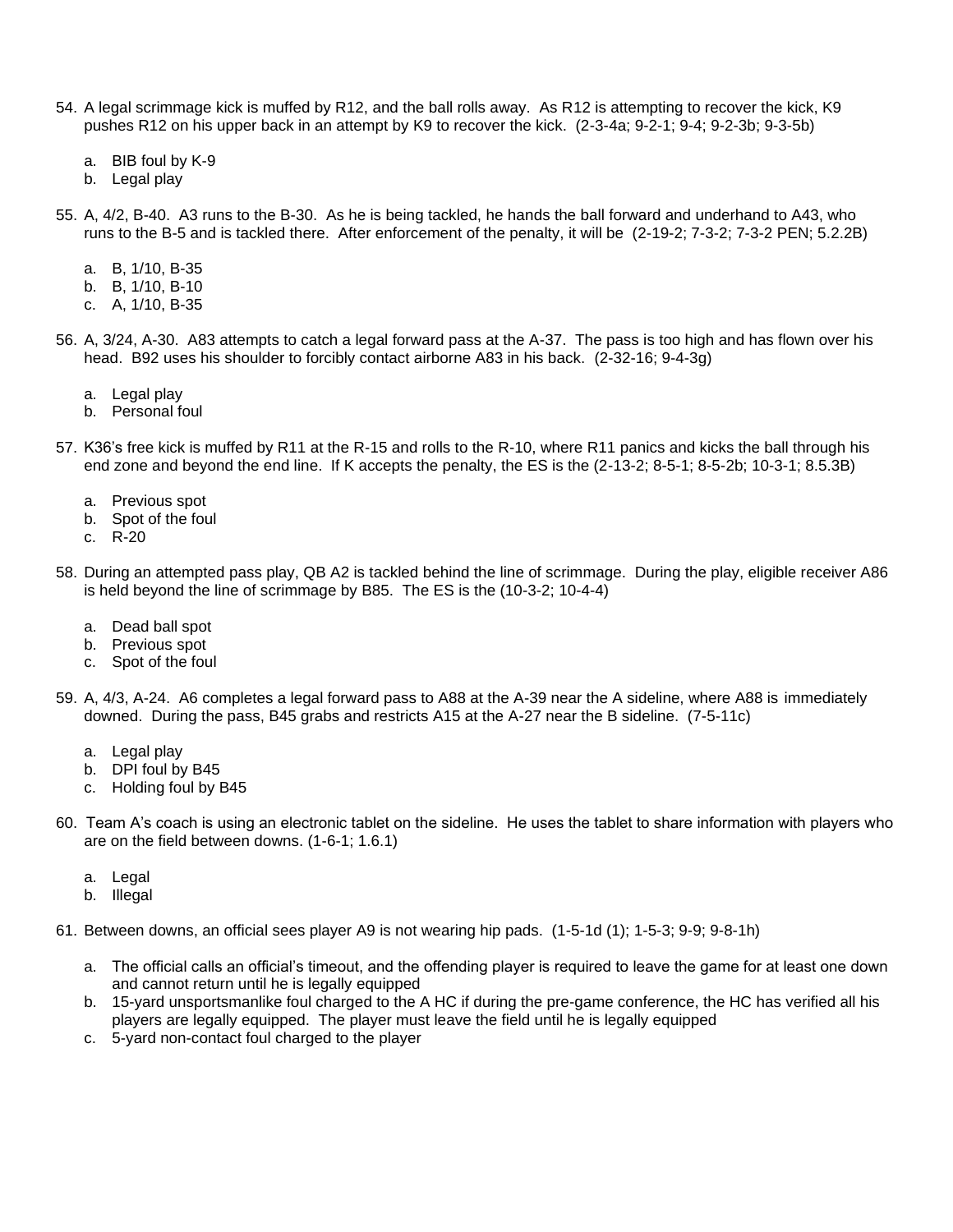- 62. During the Pregame Conference with the Ref and LJ, the home HC verified all his players are legally equipped. During a down, a home team player wears an illegal jersey which ends just below the numbers, exposing his midriff above his pants. (1-5-1b (1); 1.5.1C; 1-5-4; 1-5-6; 9-8-1h; 9.8.1H-J; 9-9)
	- a. UC foul on the home HC for failing to have his player wear or use required equipment
	- b. Foul on the player for failing to properly wear required equipment during a down
	- c. An official's timeout is taken; the player must be replaced for at least one down unless halftime or overtime intermission occurs
	- d. b and c
	- e. a and c
- 63. K, Try, B-3. With no time left on the clock in the fourth quarter, K6's kick try is good for 1 point, tying the game. R63 is called for roughing the kicker. (10-5-1d, 8-3-5)
	- a. K, Try, R-1&1/2
	- b. K retains the 1 point, penalize R to start the overtime period
	- c. a or b
	- d. None of the above
- 64. A, 3/7, A-33. QB A9 drops back to pass. Guard A67 advances to the A-35 without contacting a team B lineman. A9 passes complete to A89 at the A-41. (7-5-12; 7.5.12A)
	- a. A67 foul, ineligible player downfield
	- b. Legal play
- 65. A, 2/8, A-30. At the A-20, QB A-6 throws a screen pass to A12. At the A-28, A12 muffs the ball, and the pass travels to the A-35, where A65 catches it and is downed immediately. (7-5-12; 7-5-13)
	- a. Legal play
	- b. Ineligible offensive player down field
	- c. Illegal touching
	- d. b and c
- 66. K, 4/14, K-30. K18 attempts to punt from the K-22, but the punt is blocked at the K-24. The ball falls to the ground, and K53 kicks the ball while it is rolling on the ground at the K-20. The ball travels to the 50-yard line, where R-33 downs it. If R accepts the penalty, it is (2-24-8; 6-2-1; 9-7-1; 10-4-2, EXC)
	- a. K, 4/34, K-10
	- b. R, 1/10, K-10
	- c. K, 4/24, K-20
	- d. R, 1/10, K40
	- e. a or d
- 67. Scrimmage kick formation. R68 rushes kicker K23 and, immediately after the kick, slightly contacts K23, who maintains his balance. (9-4-5c; 9.4.5F)
	- a. Running into the kicker foul
	- b. Legal play
- 68. Team A fouls. The B captain is the only player permitted to make a decision regarding whether to decline the penalty. (1-4-1; 1-4-4; 2-32-5; 3-5-2; 10-1-1; 10-1-2; 10-2-4)
	- a. True
	- b. False
- 69. Legal blocking below the waist requires the block to begin immediately after the snap. (2-17-2c; 2-17-4)
	- a. True
	- b. False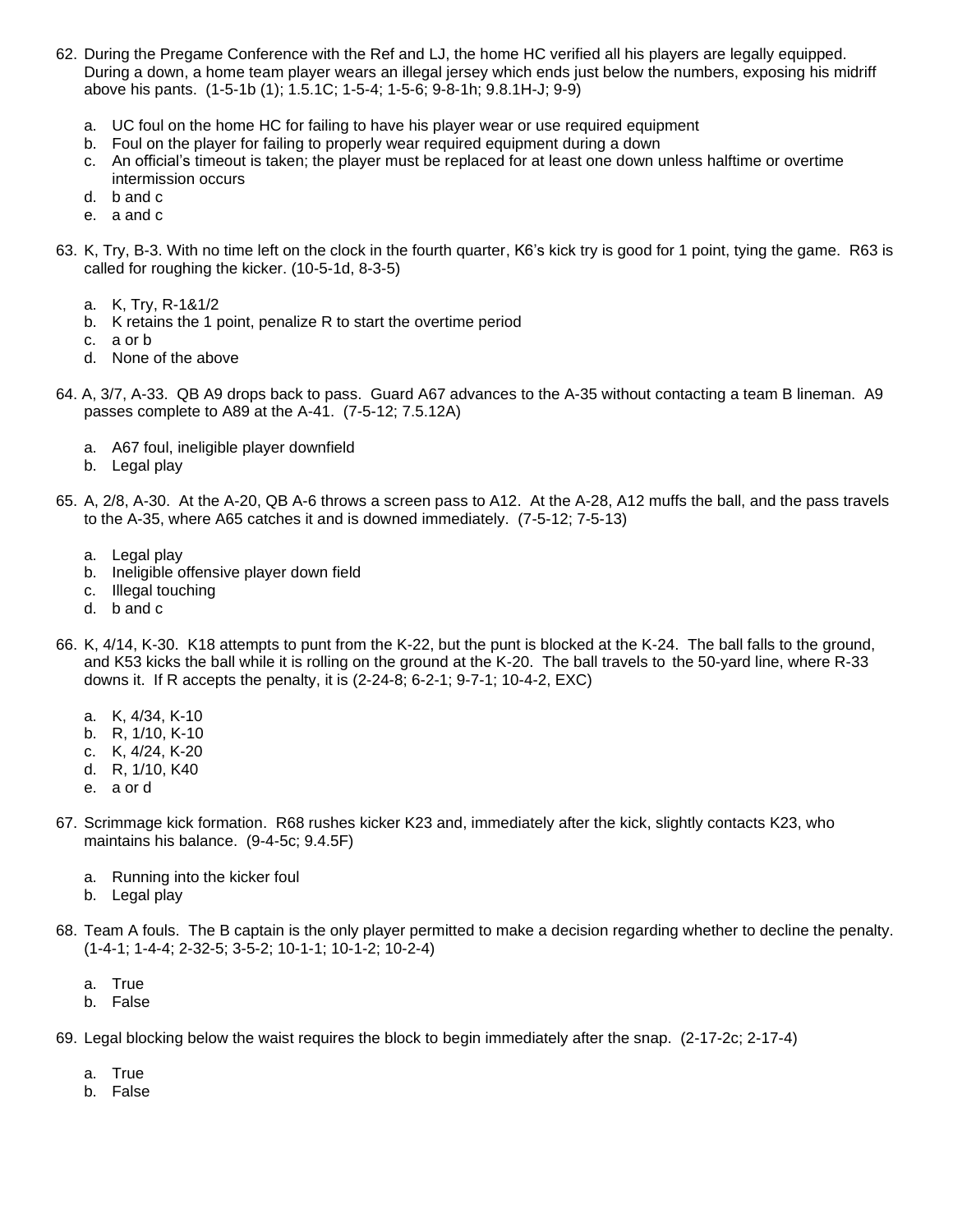- 70. K, 4/12, K-20. With 8 seconds left in the first quarter and the clock running, Team K is facing a strong wind and K58 commits a false start foul. The Referee deems Team K tried to consume time by fouling so the period would end before Team K had to kick into the wind. After administering the penalty, the game clock starts on the (3-4-6)
	- a. ready for play
	- b. snap
- 71. QB A12 is calling signals. Directly across from A12, B-76 mimics A12's signals. (7-1-9; 7-1-9 Pen; 9-5-1d)
	- a. Dead ball disconcerting act foul
	- b. Dead-ball UC foul.
- 72. Legal blocking in the back requires the block to begin immediately after the snap. (2-17-3)
	- a. True
	- b. False
- 73. From behind the line of scrimmage, QB A7 throws a forward pass which is caught by A57 beyond the line of scrimmage. An eligible receiver is in the vicinity of A57. Offensive pass interference. (7-5-2; 7-5-13)
	- a. True
	- b. False
- 74. K, 4/6, R-40. K82 makes a legal scrimmage kick which is caught by R19 at the R-6 and run back to the R-36. During the kick, R75 held K42 at the R-20. (2-16-2h; 10-4-3)
	- a. K, 1/10, R-30
	- b. R, 1/10, R-3
	- c. R, 1/10, R-10
	- d. R, 1/10, R-26
- 75. A11 is running for an apparent touchdown. Just before A11 reaches B's goal, B34 knocks the ball out of A11's hands. The ball rolls into B's EZ and across the end line. (2-2; 2-13-2; 2-18; 8-5-2b; 8-5-3c; 9-7-2)
	- a. Safety
	- b. Touchdown
	- c. Touchback

## **2021 Study Guide Mechanics Questions**

- 76. In 5-person mechanics, on sweeps toward his sideline, the flank should:
	- a. Step back towards the offensive backfield, allow the player to pass him and then follow the play down the sideline
	- b. Hold the line of scrimmage, allow the play to pass him and then follow the play down the sideline
- 77. Regardless of the number of officials, prior to the start of the game, the head coach shall be responsible for verifying to the Referee, in the presence of another official, all the players on the team are legally equipped and in compliance with the rules.
	- a. True
	- b. False
- 78. The flank official that the motion man starts away from will have primary responsibility for the player until the snap. The opposite flank should assist if an obvious foul occurs.
	- a. True
	- b. False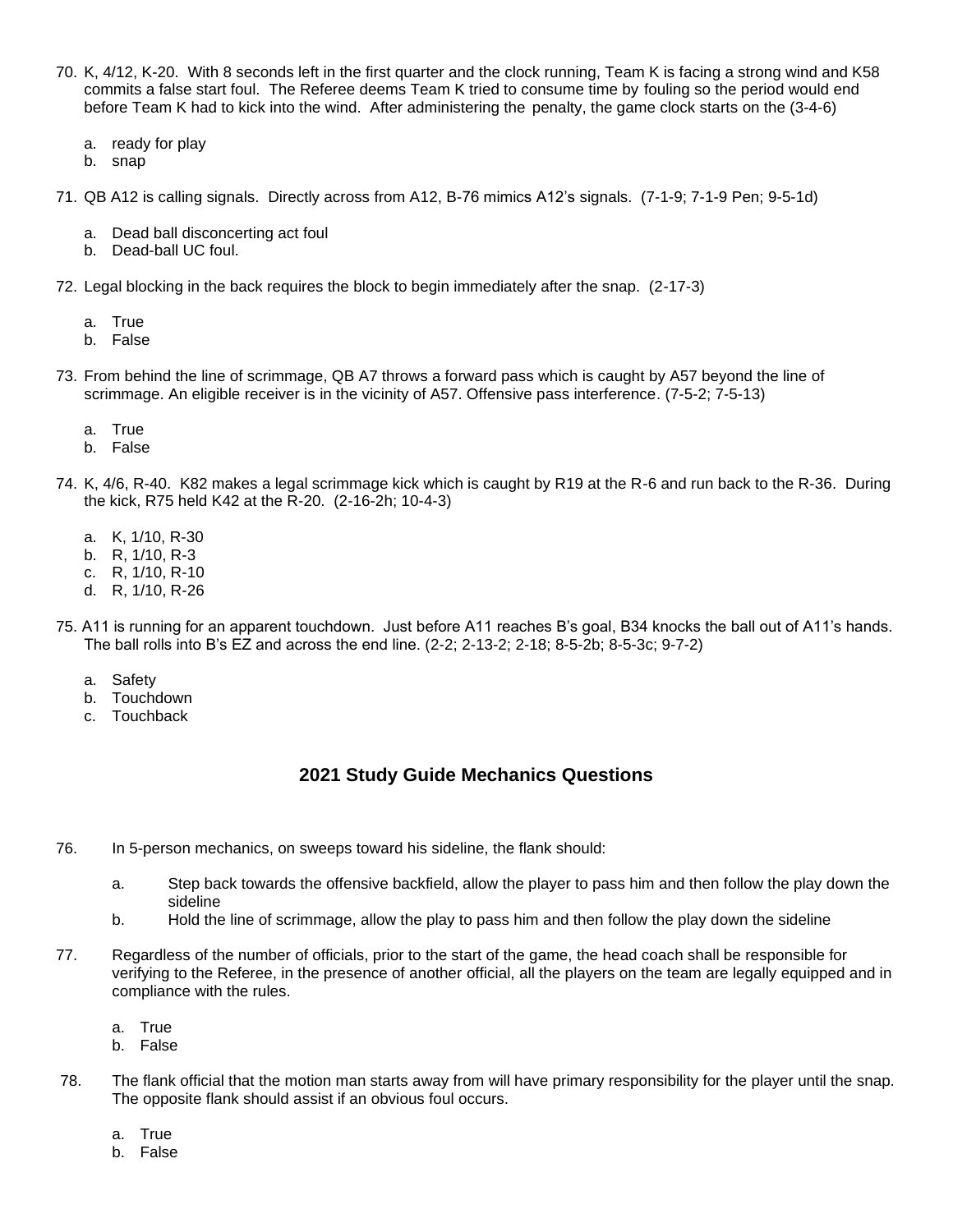- 79. All Crews: Official tries to throw his flag at the spot of a foul, but the flag falls several feet short. After the ball is dead and before reporting the foul to the referee, the official should:
	- a. Leave the flag where it is
	- b. Pick up the flag and move it to the proper spot of the foul
	- c. As unobtrusively as possible, use the foot to move is to the proper spot
- 80. During a time out, each flank official moves to a position halfway between the ball and his respective sideline and observes his team on the sideline.
	- a. True
	- b. False
- 81. During a time out, each flank official moves to a position halfway between the ball and his respective sideline and observes his team on the sideline.
	- a. True
	- b. False
- 82. Four Person Crew: The Referee checks the 25-second count and provides a visible count the last 5 seconds of the 25-second play clock.
	- a. True
	- b. False
- 83. Four Person Crew: Enforcing penalties: The Umpire marches off the penalty; the Head Linesman proceeds to the succeeding spot; the Line Judge holds the enforcement spot; and all officials determine if the Umpire assesses the penalty properly in all respects.
	- a. True
	- b. False
- 84. All Crews: Cross-field mechanics" refers to a mechanic in which a wing official looks across the field to the opposite wing official for forward progress or mirrors the opposite wing official's progress.
	- a. True
	- b. False
- 85. All Crews: In the pregame conference, the referee will instruct coaches they may not come out onto the field in the direction of the line of scrimmage to be recognized while calling timeout.
	- a. True
	- b. False
- 86. When the flanks read pass, they are to:
	- a. Remain of the line of scrimmage until the pass crosses the neutral zone
	- b. Move downfield 7-10 yards, approximately halfway between that zone and the deepest receiver on their respective sides
- 87. In 5-person mechanics, on a scrimmage kick, the Head Linesman releases from the line of scrimmage after the ball has crossed the neutral zone and then moves slowly downfield covering his side between the neutral zone and the deep receivers.
	- a. True
	- b. False

88. When the offense in a trip's formation, the Back Judge's keys are:

- a. All 3 receivers
- b. The 2 widest receivers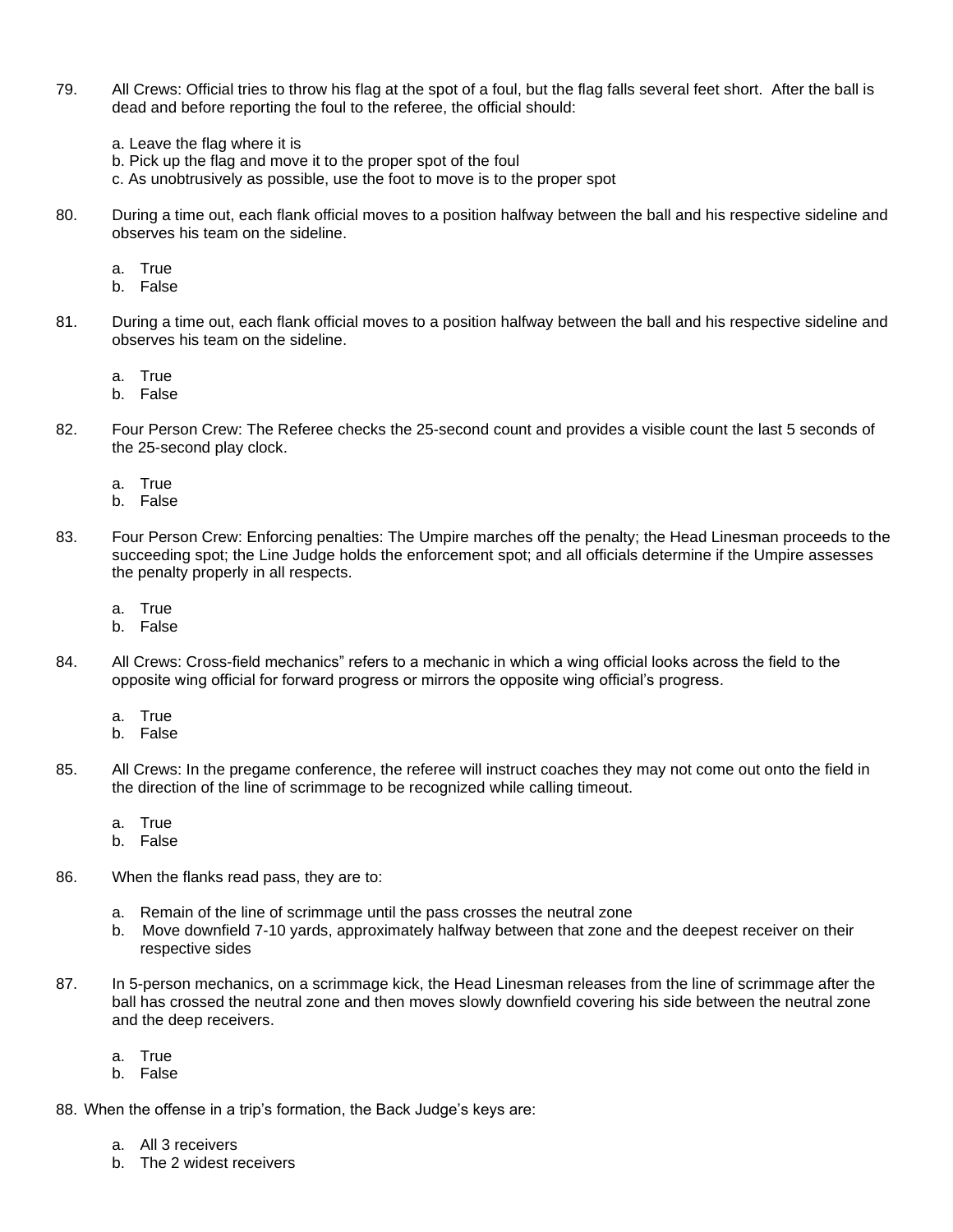- c. The 2 inside receivers
- 89. Regardless of the number of officials, for varsity contests, officials should arrive at least before scheduled game time.
	- a. 30 minutes
	- b. 60 minutes
	- c. 90 minutes
- 90. In 5-person mechanics, on a kickoff: the Referee is positioned on R's goal line on the Head Linesman's sideline just outside the hash marks.
	- a. True
	- b. False
- 91. In 5-person mechanics, for the coin toss, the Referee escorts to the center of the field the team whose team box is on the side opposite the chains.
	- a. True
	- b. False
- 92. In 5-person mechanics, on a kickoff: the Back Judge is responsible for determining whether K has at least 4 players on each side of the kicker when the ball is kicked.
	- a. True
	- b. False
- 93. In 5-person mechanics, on a kickoff: the Referee is positioned on R's goal line on the Head Linesman's sideline just outside the hash marks.
	- a. True
	- b. False
- 94. In 5-person mechanics, on a field-goal attempt from any distance, the flank official who is looking at the back of the holder has responsibility for the entire line of scrimmage, and the other flank official is with the Back Judge to rule on the success of the kick.
	- a. True
	- b. False
- 95. The kicker's restraining line for onside or pooch kickoffs should be officiated as a plane, and any player, other than the kickers or holder, breaking the plane before the ball is kicked should be called for encroachment.
	- a. True
	- b. False
- 96. Regardless of the number of officials, after the Umpire spots the ball for a scrimmage down, then remains over the ball until the Referee gives the ready for play signal or is released by the Referee.
	- a. True
	- b. False
- 97. The basic position for a Referee for a play from scrimmage is 12 to 14 yards deep and 12 to 14 yards wide and on the throwing arm side of the quarterback.
	- a. True
	- b. False
- 98. While in a shot gun formation, an offensive lineman may legally block below the waist if the offensive player who is lined up in the free-blocking zone is in a 2-point stance.
	- a. True
	- b. False